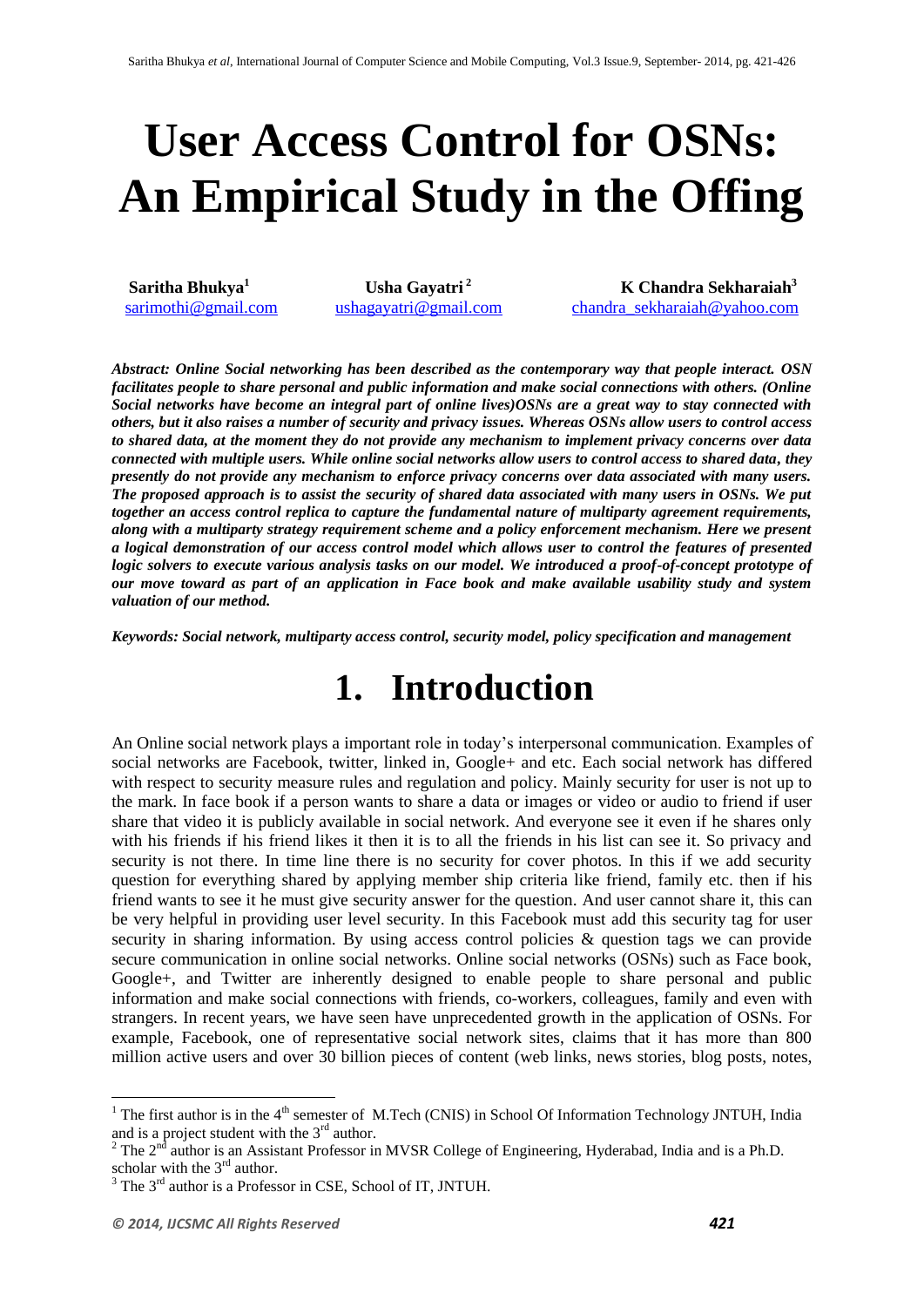photo albums, etc.) shared each month. To protect user data, access control has become a central feature of OSNs. A typical OSN provides each user with a virtual space containing provide profile information, a list of the user's friends, and web pages, such as wall paper in Facebook, where users and friends can post content and leave messages. And user profile usually includes information with respect to the user's birthday, gender, interest's education and work history, and contact information. In addition, users can not only upload content into their own or others' spaces butt also tag other users who appear in the content. Each tag is an explicit reference that links to a user's space. For the protection of user data, current OSNs indirectly require users to be system and policy administrators for regulating their data, where users can restrict data sharing to a specific set of trusted users. OSNs often use user relationship and group us membership to distinguish between trusted and untrusted users. For example, in Face book, users can allow friends, friends of friends, groups or public to access their data, depending on their personal authorization and privacy requirements.

The rest of the paper is organized as follows. Section 2 gives background and motivation scenario for the work. Section 3 presents the related work. Section 4 concludes the paper.

### **2. Background and Motivation**

Online social networks (OSNs) such as Facebook, Google+, and Twitter are inherently designed to enable people to share personal and public information and make social connections with friends, coworkers, colleagues, family and even with strangers. In recent years, we have seen unprecedented growth in the application of OSNs. For example, Facebook, one of representative social network sites, claims that it has more than 800 million active users and over 30 billion pieces of content (web links, news stories, blog posts, notes, photo albums, etc.) shared each month. To protect user data, access control has become a central feature of OSNs. A typical OSN provides each user with a virtual space containing profile information, a list of the user's friends, and web pages, such as wall in Facebook, where users and friends can post content and leave messages. A user profile usually includes information with respect to the user's birthday, gender, interests, education and work history, and contact information. In addition, users can not only upload content into their own or others' spaces but also tag other users who appear in the content. Each tag is an explicit reference that links to a user's space. For the protection of user data, current OSNs indirectly require users to be system and policy administrators for regulating their data, where users can restrict data sharing to a specific set of trusted users. OSNs often use user relationship and group membership to distinguish between trusted and untrusted users. For example, in Facebook, users can allow friends, friends of friends, groups or public to access their data, depending on their personal authorization and privacy requirements. Although OSNs currently provide simple access control mechanisms allowing users to govern access to information contained in their own spaces, users, unfortunately, have no control over data residing outside their spaces. For instance, if a user posts a comment in a friend's space, user cannot specify which users can view the comment. In another case, when a user uploads a photo and tags friends who appear in the photo, the tagged friends cannot restrict who can see this photo, even though the tagged friends may have different privacy concerns about the photo. To address such a critical issue, preliminary protection mechanisms have been offered by existing OSNs. For example, Facebook allows tagged users to remove the tags linked to their profiles or report violations asking facebook managers to remove the contents that they do not want to share with the public. However, these simple protection mechanisms suffer from several limitations. On one hand, removing a tag from a photo can only prevent other members from seeing a user's profile by means of the association link, but the user's image is still contained in the photo. Since original access control policies cannot be changed, the user's image continues to be revealed to all authorized users. On the other hand, reporting to OSNs only allows us to either keep or delete the content. Such a binary decision from OSN managers is either too loose or too restrictive, relying on the OSN's administration and requiring several people to report their request on the same content. Hence, it is essential to develop an effective and flexible access control mechanism for OSNs, accommodating the special authorization requirements coming from multiple associated users for managing the shared data collaboratively. In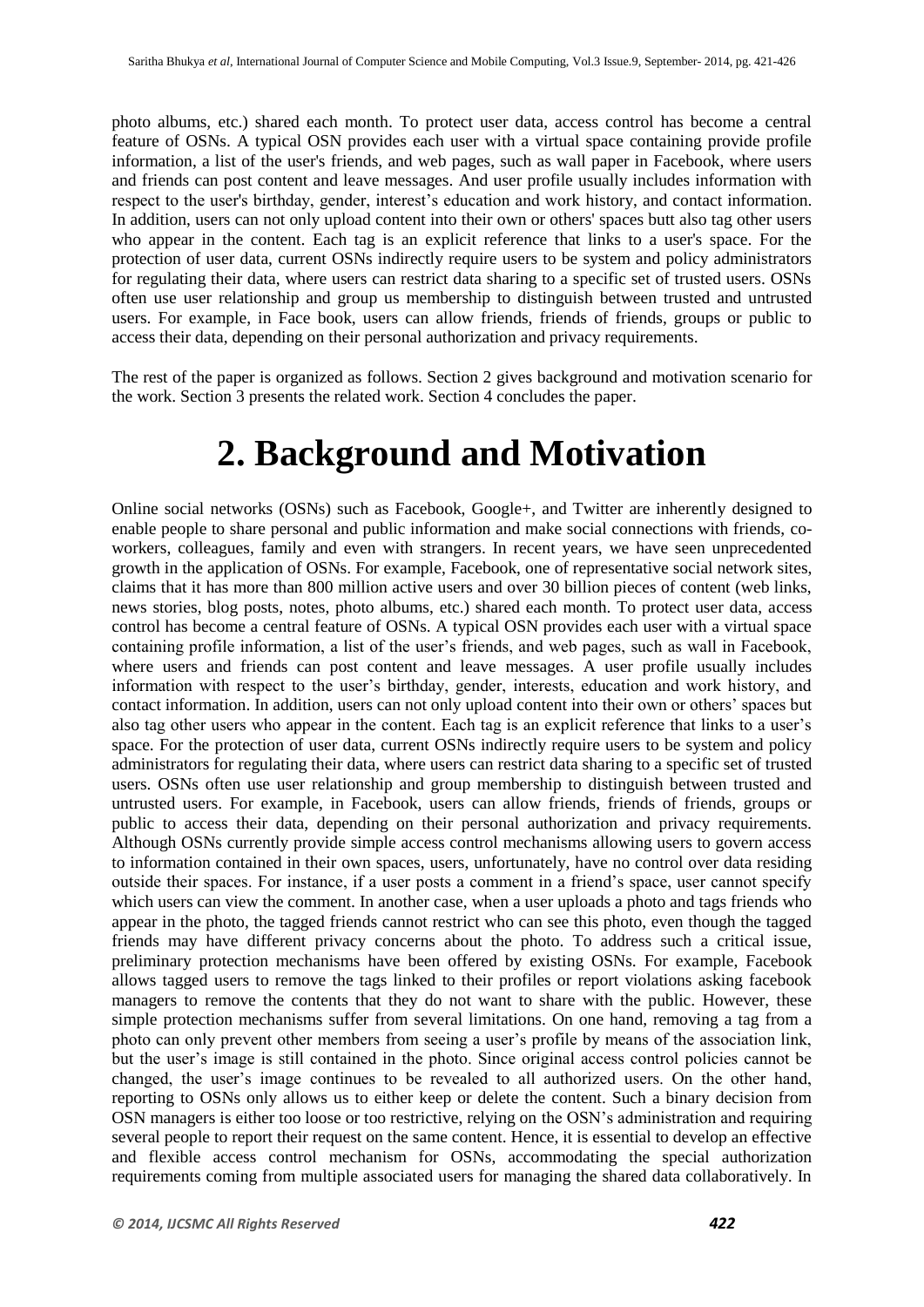this paper, we pursue a systematic solution to facilitate collaborative management of shared data in OSNs. We begin by examining how the lack of multiparty access control for data sharing in OSNs can undermine the protection of user data. Some typical data sharing patterns with respect to multiparty authorization in OSNs are also identified. Based on these sharing patterns, a multiparty access control (MPAC) model is formulated to capture the core features of multiparty authorization requirements which have not been accommodated so far by existing access control systems and models for OSNs. Our model also contains a multiparty policy specification scheme. Meanwhile, since conflicts are inevitable in multiparty authorization enforcement, a voting mechanism is further provided to deal with authorization and privacy conflicts in our model. Another compelling feature of our solution is the support of analysis on multiparty access control model and systems. The correctness of implementation of an access control model is based on the premise that the access control model is valid. Moreover, while the use of multiparty access control mechanism can greatly enhance the flexibility for regulating data sharing in OSNs, it may potentially reduce the certainty of system authorization consequences due to the reason that authorization and privacy conflicts need to be resolved elegantly. Assessing the implications of access control mechanisms traditionally relies on the security analysis technique, which has been applied in several domains (e.g., operating systems, trust management, and role-based access control). In our approach, we additionally introduce a method to represent and reason about our model in a logic program. In addition, we provide a prototype implementation of our authorization mechanism in the context of Facebook. Our experimental results demonstrate the feasibility and usability of our approach.

# **3. Related Work**

#### **Analysis of Problem:**

Although OSNs currently provide simple access control mechanisms allowing users to govern access to information contained in their own spaces, users, unfortunately, have no control over data residing outside their spaces. For instance, if a user posts a comment in a friend's space, s/he cannot specify which users can view the comment. In another case, when a user uploads a photo and tags friends who appear in the photo, the tagged friends cannot restrict who can see this photo, even though the tagged friends may have different privacy concerns about the photo. To address such a critical issue, preliminary protection mechanisms have been offered by existing OSNs . For example, Face- book allows tagged users to remove the tags linked to their profiles or report violations asking Face- book managers to remove the contents that they do not want to share with the public. However, these simple protection mechanisms suffer from several limitations. On one hand, removing a tag from a photo can only prevent other members from seeing a user's profile by means of the association link, but the user's image is still contained in the photo. Since original access control policies cannot be changed, the user's image continues to be revealed to all authorized users. On the other hand, reporting to OSNs only allows us to either keep or delete the content. Such a binary decision from OSN managers is either too loose or too restrictive, relying on the OSN's administration and requiring several people to report their request on the same content. Hence, it is essential to develop an effective and flexible access control mechanism for OSNs accommodating the special authorization requirements coming from multiple associated users for managing the shared data collaboratively.

#### **Proposed Work and Objectives:**

The survey study has given us cues to propose to implement a proof-of-concept Facebook application for the collaborative management of shared data. We call it MController. Our prototype application will enable multiple associated users to specify their authorization policies and privacy preferences to co-control a shared data item. Our implementation will be restricted to handling photo sharing in OSNs. Obversely, our approach can be generalized to deal with other kinds of data sharing and comments, in OSNs as long as the stakeholder of shared data are identified with effective methods like tagging or searching. The proposed system will give a novel solution for collaborative management of shared data in OSNs. A multiparty access control model was formulated, along with a multiparty policy specification scheme and corresponding policy evaluation mechanism. In addition, we have introduced an approach for representing and reasoning about our proposed model. A proof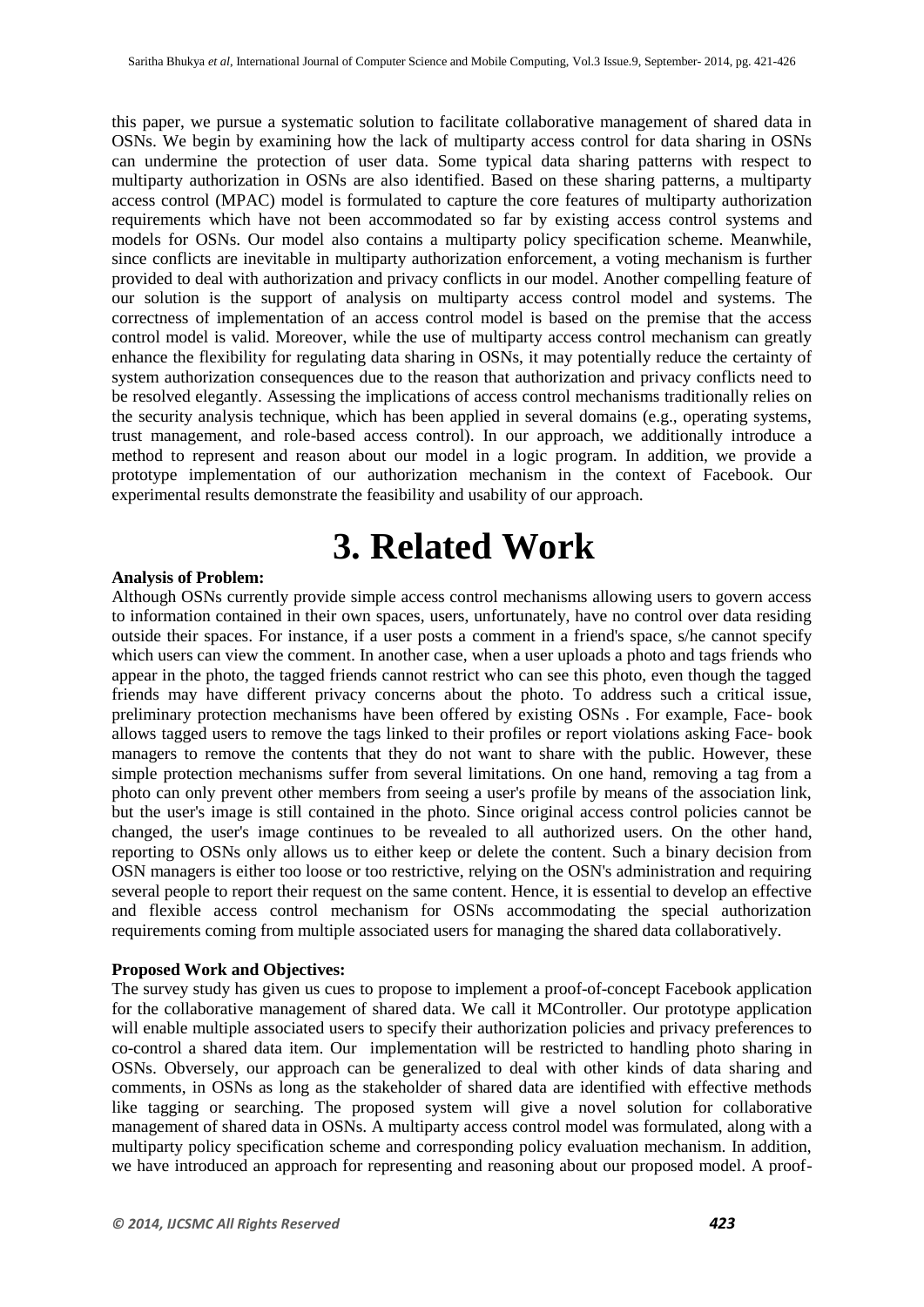of-concept implementation of our solution called MController has been discussed as well, followed by the usability study and system evaluation of our method. Indeed, a flexible access control mechanism in a multi-user environment like OSNs should allow multiple controllers, who are associated with the shared data, to specify access control policies. As we identified previously in the sharing patterns in addition to the owner of data, other controllers, including the contributor, stakeholder and disseminator of data, need to regulate the access of the shared data as well. In our multiparty access control system, a group of users could collude with one another so as to manipulate the final access control decision.

#### **Scope & Objectives:**

Online Social Networks (OSNs) are platforms that allow people to publish details about themselves and to connect to other members of the network through links. Recently, the popularity of OSNs is increasing significantly. For example, Facebook now claims to have more than a hundred million active users. The existence of OSNs that include person specific information creates both interesting opportunities and challenges. For example, social network data could be used for marketing products to the right customers. At the same time, security and privacy concerns can prevent such efforts in practice. Improving the OSN access control systems appears as the first step toward addressing the existing security and privacy concerns related to online social networks. However, most of current OSNs implement very basic access control systems, by simply making a user able to decide which personal information are accessible by other members by marking a given item as public, private, or accessible by their direct contacts. In order to give more flexibility, some online social networks enforce variants of these settings, but the principle is the same.

#### **Objectives:**

- a. security policies
- b. un authorized access control
- c. Provide policy and privacy for multiple user to specify there authorization
- d. Discover potential malicious activities using collaborative control
- e. An Online Social Network with User Defined Privacy





#### **Theoretical explanation of background process of security in data sharing in OSNs:**

First use login to user account then if he/she share data like images, videos then security mechanisms like privacy &security policies of social network comes into act then MPAC controller module application plays a key role then we apply new concept of question tags for every sharing and seeing the post after answering the question then the content is displayed this is how we provide security in online social networks for content sharing.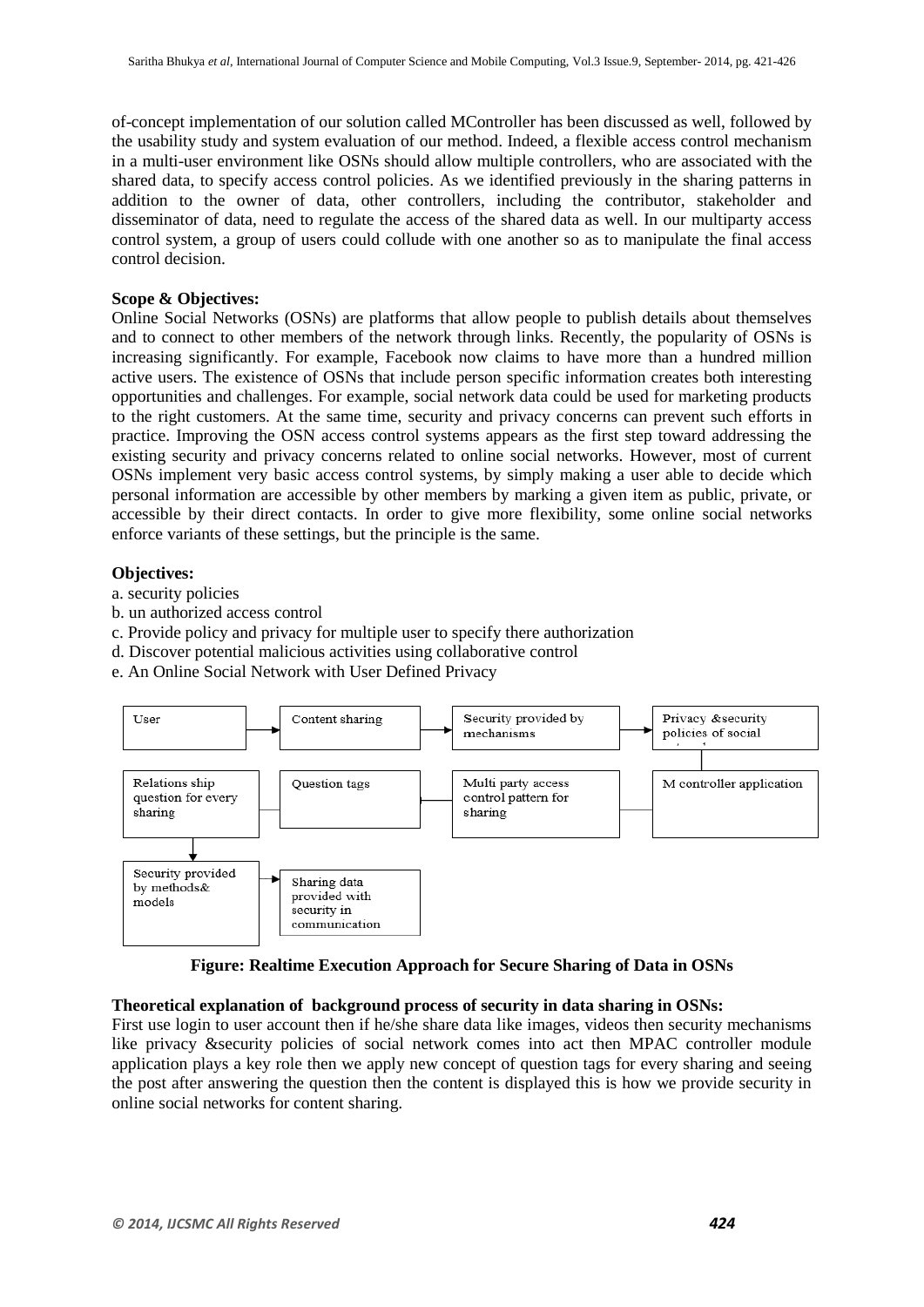## **4. Conclusions and Future Work**

In this paper, we have conducted a survey study w.r.t. collaborative management of shared data in OSNs, user access control model along with multiparty policy specification schemes and corresponding policy evaluation mechanisms. The study helps us to introduce an approach for representing and reasoning about our proposed model for OSNs. A proof-of-concept implementation of our solution called MController is in the offing, followed by the usability study and system evaluation of our method. As part of future work, we are planning to investigate more comprehensive privacy conflict resolution approach and analysis services for collaborative management of shared data in OSNs. Also, we would explore more criteria to evaluate the features of our proposed MPAC model. For example, one of our recent works has evaluated the effectiveness of MPAC conflict resolution approach based on the trade-off of privacy risk and sharing loss. In addition, users may be involved in the control of a larger number of shared photos and the configurations of the privacy preferences may become time- consuming and tedious. Towards future work, we would study inference-based techniques, for automatically configuring privacy preferences in MPAC model.

#### **References:**

**[**1**]** Face book Developers. [http://developers.facebook.com/.](http://developers.facebook.com/)

**[**2**]** Face book Privacy Policy. [http://www.facebook.com/policy.php/.](http://www.facebook.com/policy.php/)

**[**3**]** Andrew Besmer and Heather Richter Lipford, "Moving Beyond Untagging:Photo Privacy in a Tagged World", In Proceedings of the ACM SIGCHI International Conference on Human Factors in Computing System, 10-15 April 2010, Atlanta, GA, USA, pp.1563-1572

**[**4**]** Barbara Canninati and Elena Ferrari, "Collaborative Access Control in Online Social Networks", In Proceedings of the  $7<sup>th</sup>$  International Conference on Collaborative Computing: Networking, Applications and Worksharing (CollaborateCom), Orlando, Florida, USA, October 15-18, 2011, pp.231-240.

**[**5**]** Jae Young Choi, Wesley De Neve, and Konstantinos N. Plataniotis "Collaborative Face Recognition for Improved Face Annotation in Personal Photo Collections", IEEE Transactions on Multimedia, Vol. 13, No. 1, February 2011, pp.14-28.

[6] A. D. Miller and W. K. Edwards. Give and take: A study of consumer photo-sharing culture and practice. In Proceedings of the SIGCHI conference on Human factors in computing systems, pages 347–356, San Jose, California, USA, 2007. ACM.

[7]. J. Palank. Face it: Book no secret to employers – The Washington Post, July 2006.

[8]. L. Palen and P. Dourish. Unpacking "privacy" for a networked world. In Proceedings of the SIGCHI conference on Human factors in computing systems,pages 129–136, Ft. Lauderdale, Florida, USA, 2003.ACM.

[9]. A. Romano. Walking a new beat: Surfing MySpace.com helps cops crack the case. - Newsweek, Apr. 2006.

[10]. Z. Stone, T. Zickler, and T. Darrell. Autotagging facebook: Social network context improves photo annotation. In Computer Vision and Pattern Recognition Workshops, 2008. CVPRW '08. IEEE Computer Society Conference on, pages 1–8, 2008.

[11]. K. Strater and H. R. Lipford. Strategies and struggles with privacy in an online social networking community. In Proceedings of the 22nd British HCI Group Annual Conference on HCI 2008: People and Computers XXII: Culture, Creativity, Interaction - Volume 1, pages 111–119, Liverpool, United Kingdom, 2008. British Computer Society.

[12]. K. W. Thomas. Conflict and conflict management Reflections and update. Journal of Org

[13] S. Yan, D. Xu, B. Zhang, H. J. Zhang, Q. Yang, and S. Lin, "Graph embedding and extensions: A general framework for dimensionality reduction," *IEEE Trans. Pattern Anal. Mach. Intell.*, vol. 29, no. 1, pp.40–51, 2007.

[14] J. Lu, K. N. Plataniotis, and A. N. Venetsanopoulos, "Face recognition using kernel direct discriminant analysis algorithms," *IEEE Trans Neural Netw.*, vol. 14, no. 1, pp. 117–126, 2003.

[15] B. Moghaddam, T. Jebara, and A. Pentland, "Bayesian face recognition," *Pattern Recognit.*, vol. 33, no. 11, pp. 1771–1782, 2000.